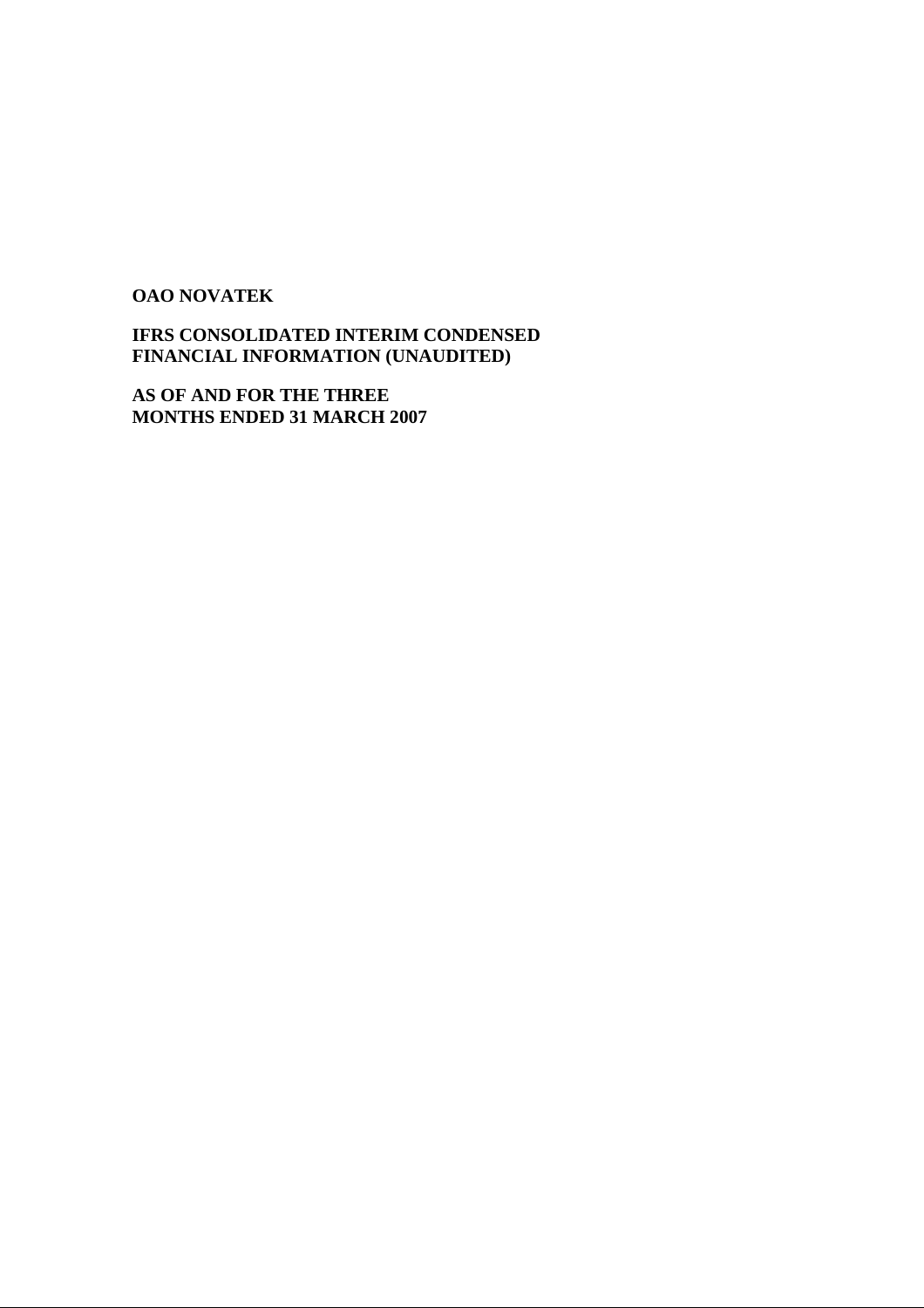#### **CONTENTS Page**

# Review Report of Auditor's 3 Consolidated Interim Condensed Balance Sheet (unaudited) 4 Consolidated Interim Condensed Statement of Income (unaudited) 5 Consolidated Interim Condensed Statement of Cash Flow (unaudited) 6 Consolidated Interim Condensed Statement of Changes in Equity (unaudited) 7 Selected notes to the Consolidated Interim Condensed Financial Information (unaudited) 8-18 Contact Information 19

#### 2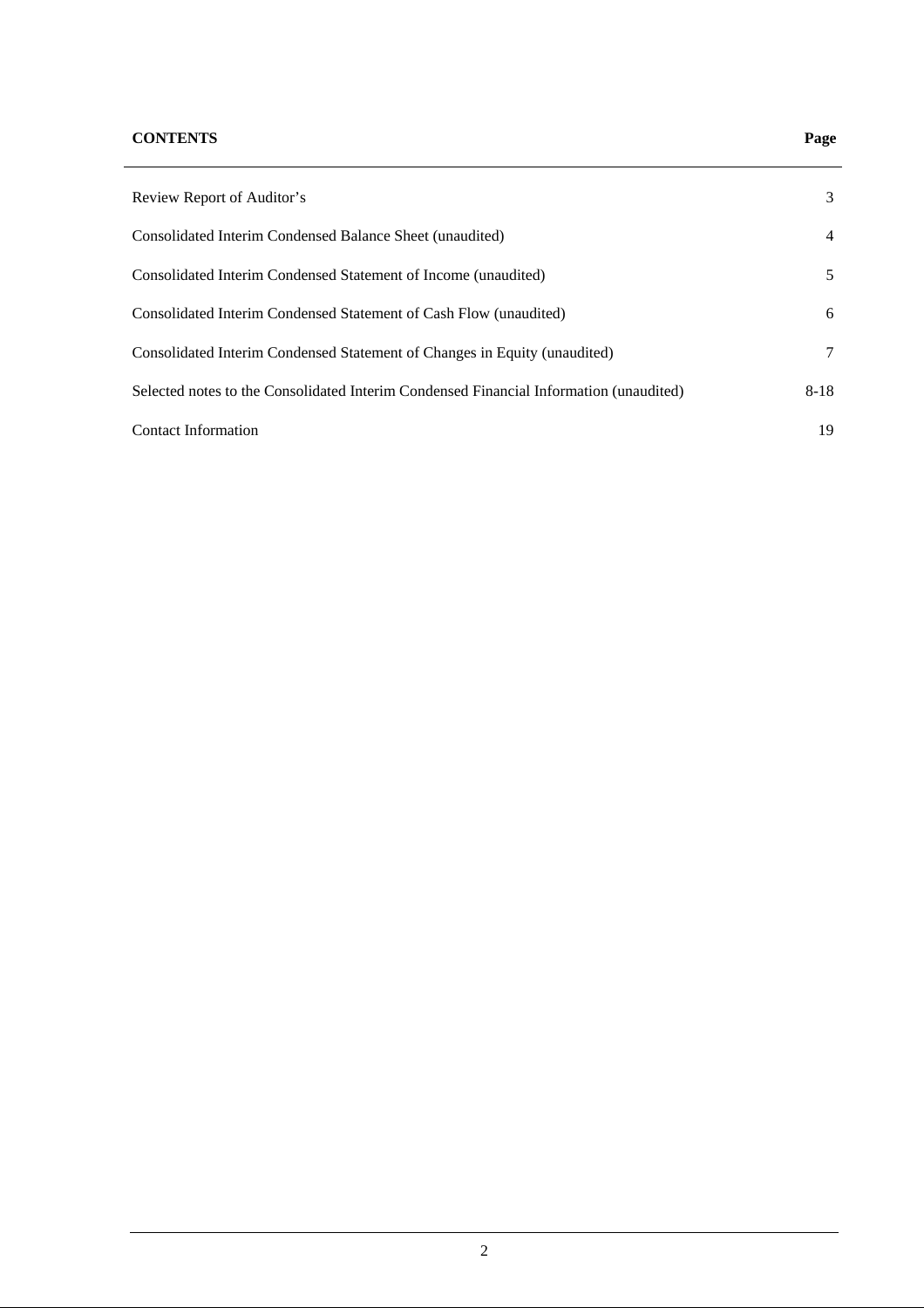# **PRICEWATERHOUSE COPERS &**

**ZAO PricewaterhouseCoopers Audit** Kosmodamianskaya Nab. 52, Bld. 5 115054 Moscow Russia Telephone +7 (495) 967 60 00 Facsimile +7 (495) 967 60 01

#### **REVIEW REPORT OF AUDITOR'S**

To the shareholders and Board of Directors of OAO NOVATEK

#### Introduction

We have reviewed the accompanying consolidated interim condensed balance sheet of OAO NOVATEK  $1.$ and its subsidiaries (the "Group") as of 31 March 2007, the related consolidated interim condensed statements of income, of cash flows and of changes in equity for the three months then ended. Management is responsible for the preparation and presentation of this consolidated interim condensed financial information as set out on pages 4 to 18 in accordance with International Accounting Standard No. 34, Interim Financial Reporting. Our responsibility is to express a conclusion on this consolidated interim condensed financial information based on our review.

#### Scope of Review

We conducted our review in accordance with the International Standard on Review Engagements No. 2410,  $2.$ Review of Interim Financial Information Performed by the Independent Auditor of the Entity. A review of consolidated interim condensed financial information consists of making inquiries, primarily of persons responsible for financial and accounting matters, and applying analytical and other review procedures. A review is substantially less in scope than an audit conducted in accordance with International Standards on Auditing and consequently does not enable us to obtain assurance that we would become aware of all significant matters that might be identified in an audit. Accordingly, we do not express an audit opinion.

#### Conclusion

Based on our review, nothing has come to our attention that causes us to believe that the accompanying  $3.$ consolidated interim condensed financial information is not prepared, in all material respects, in accordance with International Accounting Standard No. 34, Interim Financial Reporting.

2AO PricesatolianaCorpors Andit

Moscow, Russian Federation 25 May 2007

The firm is an authorized licensee of the tradename and logo of PricewaterhouseCoopers.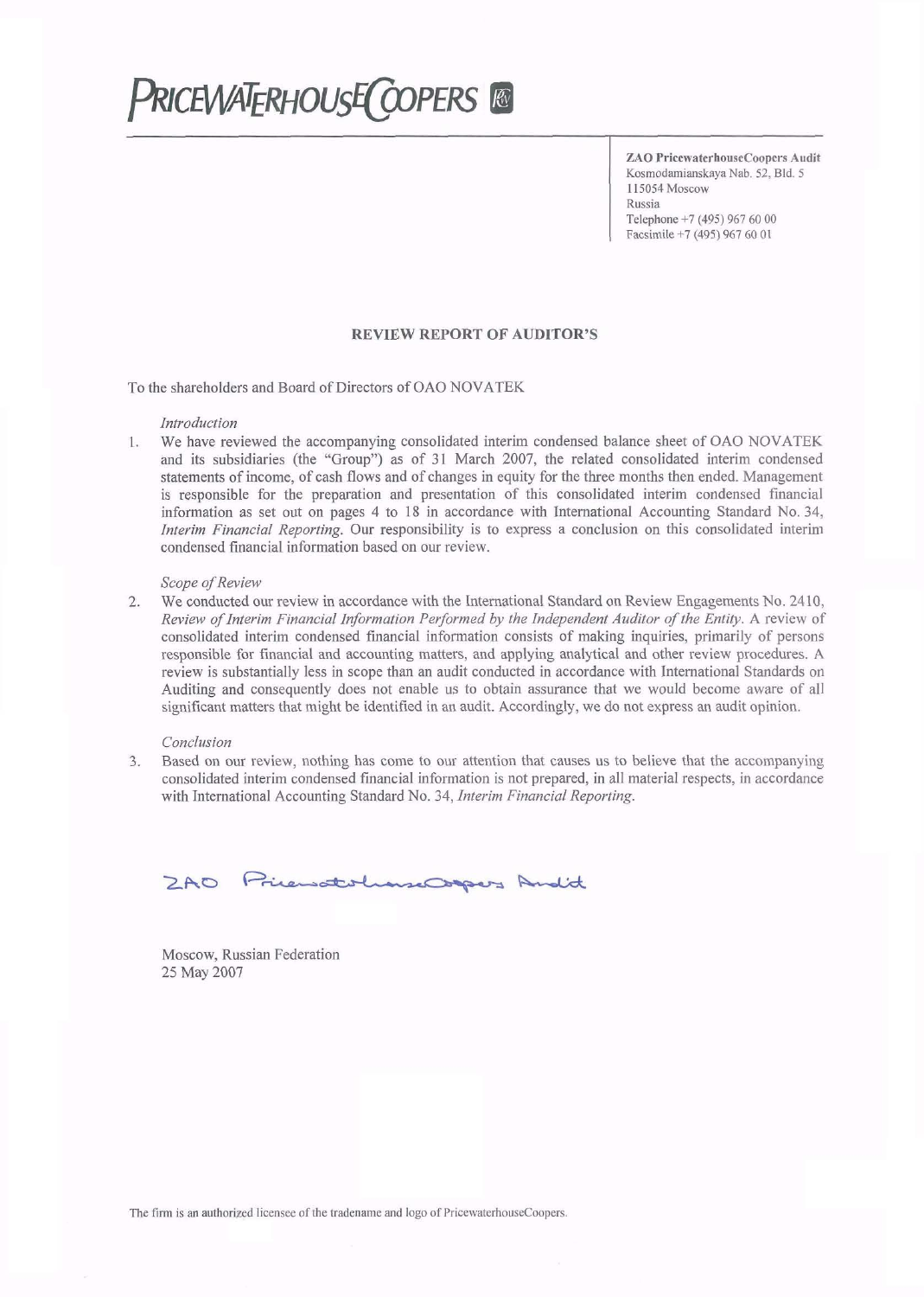#### **OAO NOVATEK Consolidated Interim Condensed Balance Sheet (unaudited)**

(in millions of Russian roubles)

|                                                       | <b>Notes</b>   | <b>31 March 2007</b> | 31 December 2006 |
|-------------------------------------------------------|----------------|----------------------|------------------|
| <b>ASSETS</b>                                         |                |                      |                  |
|                                                       |                |                      |                  |
| Non-current assets                                    |                |                      |                  |
| Property, plant and equipment                         | $\overline{4}$ | 69,507               | 66,734           |
| Other non-current assets                              |                | 1,456                | 1,774            |
| <b>Total non-current assets</b>                       |                | 70,963               | 68,508           |
| <b>Current</b> assets                                 |                |                      |                  |
| Inventories                                           |                | 1,854                | 2,146            |
| Current income tax prepayments                        |                | 1,168                | 940              |
| Trade and other receivables                           |                | 3,624                | 2,877            |
| Prepayments and other current assets                  |                | 3,172                | 4,187            |
| Cash and cash equivalents                             | 5              | 9,180                | 5,668            |
| <b>Total current assets</b>                           |                | 18,998               | 15,818           |
| <b>Total assets</b>                                   |                | 89,961               | 84,326           |
| <b>LIABILITIES AND EQUITY</b>                         |                |                      |                  |
| Non-current liabilities                               |                |                      |                  |
| Long-term debt                                        | 6              | 242                  | 543              |
| Deferred income tax liability                         |                | 8,283                | 8,412            |
| Other non-current liabilities                         |                | 1,611                | 1,597            |
| Total non-current liabilities                         |                | 10,136               | 10,552           |
| <b>Current liabilities</b>                            |                |                      |                  |
| Short-term debt and current portion of long-term debt | 8              | 3,201                | 2,565            |
| Trade payables and accrued liabilities                |                | 2,636                | 1,801            |
| Current income tax payable                            |                | 176                  | 48               |
| Other taxes payable                                   |                | 750                  | 684              |
| <b>Total current liabilities</b>                      |                | 6,763                | 5,098            |
| <b>Total liabilities</b>                              |                | 16,899               | 15,650           |
|                                                       |                |                      |                  |
| Equity attributable to OAO NOVATEK shareholders       |                |                      |                  |
| Ordinary share capital                                |                | 393                  | 393              |
| Additional paid-in capital                            |                | 30,125               | 30,081           |
| Asset revaluation surplus on acquisitions             |                | 5,617                | 5,617            |
| Retained earnings                                     |                | 36,576               | 32,229           |
| Total equity attributable to OAO NOVATEK shareholders |                | 72,711               | 68,320           |
| <b>Minority interest</b>                              |                | 351                  | 356              |
| <b>Total equity</b>                                   |                | 73,062               | 68,676           |
| Total liabilities and equity                          |                | 89,961               | 84,326           |

The accompanying notes are an integral part of this consolidated interim condensed financial information.

Approved for issue and signed on behalf of the Board of Directors on 25 May 2007:

 $\mathbb{Z}$ 

L. Mikhelson General Director

M. Gyetvay Financial Director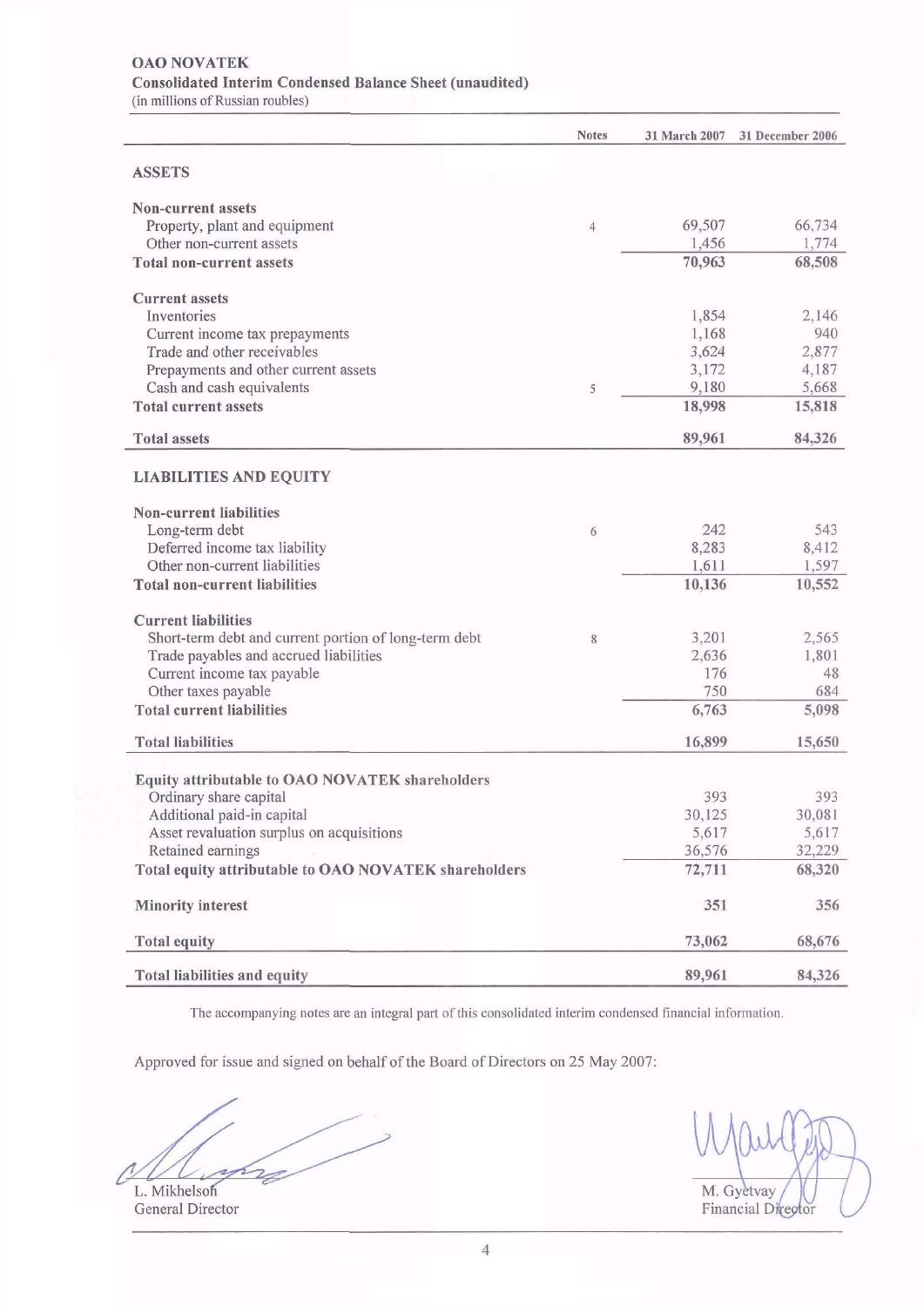#### **OAO NOVATEK Consolidated Interim Condensed Statement of Income (unaudited)**

(in millions of Russian roubles, except for share and per share amounts)

|                                                           |              | Three months ended 31 March: |           |
|-----------------------------------------------------------|--------------|------------------------------|-----------|
|                                                           | <b>Notes</b> | 2007                         | 2006      |
|                                                           |              |                              |           |
| <b>Revenues</b>                                           |              |                              |           |
| Oil and gas sales                                         | 9            | 14,871                       | 11,380    |
| Sales of polymer and insulation tape                      |              | 309                          | 257       |
| Other revenues                                            |              | 65                           | 41        |
| <b>Total revenues</b>                                     |              | 15,245                       | 11,678    |
| Other income (loss)                                       |              | 16                           | (113)     |
| <b>Total revenues and other income</b>                    |              | 15,261                       | 11,565    |
| <b>Operating expenses</b>                                 |              |                              |           |
| Transportation expenses                                   | 10           | (4,079)                      | (2,655)   |
| Taxes other than income tax                               | 11           | (1,609)                      | (1,553)   |
| Materials, services and other                             |              | (1,069)                      | (964)     |
| Depreciation, depletion and amortization                  |              | (1,018)                      | (996)     |
| General and administrative expenses                       |              | (713)                        | (665)     |
| Purchases of oil, gas condensate and natural gas          |              | (563)                        | (409)     |
| <b>Exploration</b> expenses                               |              | (202)                        | (112)     |
| Net impairment expense                                    |              | (37)                         | (76)      |
| Changes in inventories                                    |              | (275)                        | 646       |
| <b>Total operating expenses</b>                           |              | (9,565)                      | (6,784)   |
| <b>Profit from operations</b>                             |              | 5,696                        | 4,781     |
|                                                           |              |                              |           |
| Finance income (expense)                                  |              |                              |           |
| Interest expense                                          |              | (78)                         | (137)     |
| Interest income                                           |              | 94                           | 63        |
| Foreign exchange gain (loss)                              |              | 7                            | 167       |
| Total finance income (expense)                            |              | 23                           | 93        |
| Profit before income tax                                  |              | 5,719                        | 4,874     |
| Income tax expense                                        |              |                              |           |
| Current income tax expense                                |              | (1,539)                      | (1,463)   |
| Net deferred income tax benefit                           |              | 162                          | 291       |
| <b>Total income tax expense</b>                           | 12           | (1,377)                      | (1,172)   |
| Profit for the period                                     |              | 4,342                        | 3,702     |
|                                                           |              |                              |           |
| Profit (loss) attributable to:                            |              |                              |           |
| Minority interest                                         |              | (5)                          | (15)      |
| <b>Shareholders of OAO NOVATEK</b>                        |              | 4,347                        | 3,717     |
| Basic and diluted earnings per share (in Russian roubles) |              | 1.43                         | 1.22      |
| Weighted average shares outstanding (in thousands)        |              | 3,036,306                    | 3,036,306 |

The accompanying notes are an integral part of this consolidated interim condensed financial information.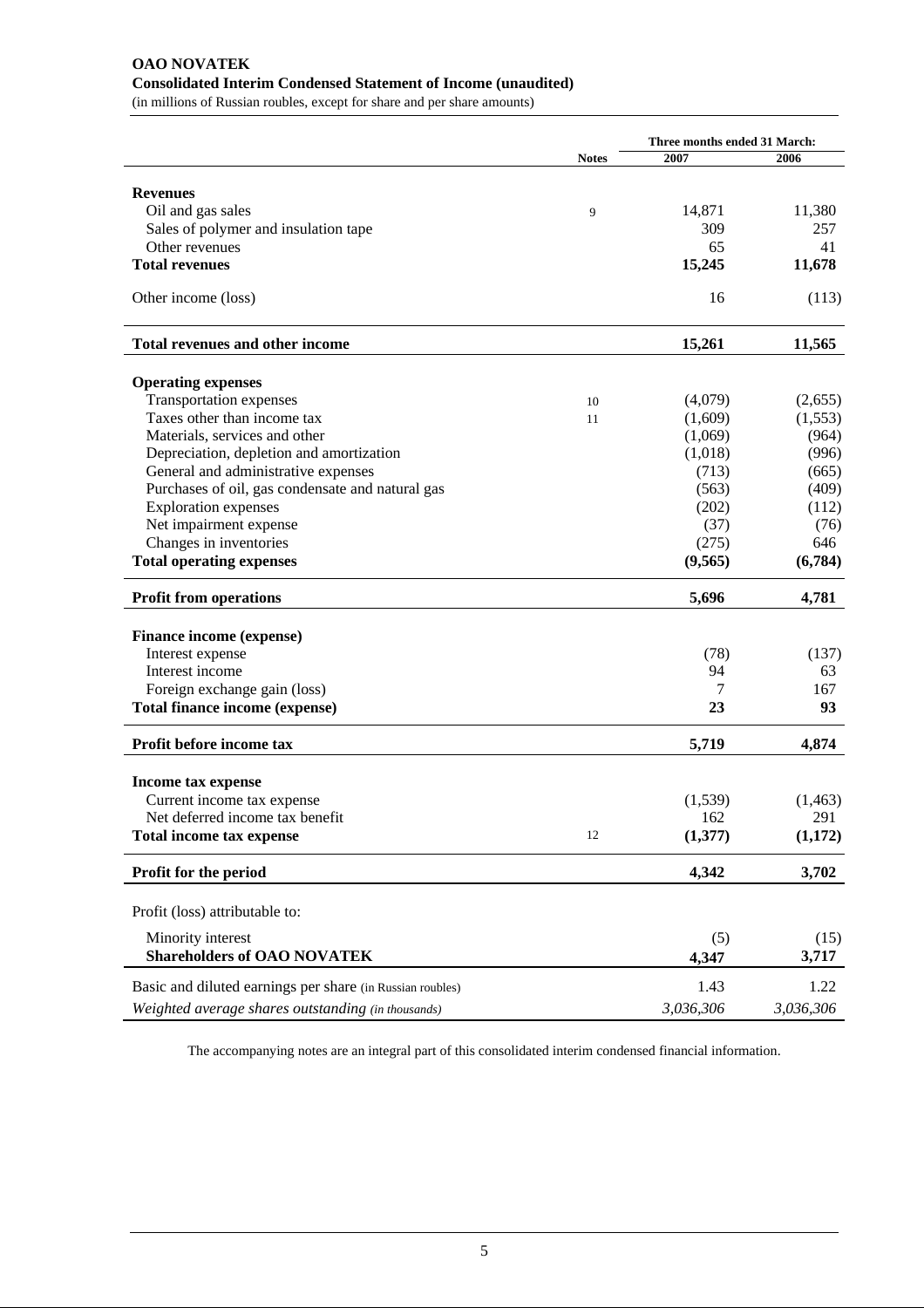### **OAO NOVATEK Consolidated Interim Condensed Statement of Cash Flows (unaudited)**

(in millions of Russian roubles)

|                                                                                      |              | Three months ended 31 March: |         |
|--------------------------------------------------------------------------------------|--------------|------------------------------|---------|
|                                                                                      | <b>Notes</b> | 2007                         | 2006    |
| Profit before income tax                                                             |              | 5,719                        | 4,874   |
| Adjustments to profit before income tax:                                             |              |                              |         |
| Depreciation, depletion and amortization                                             |              | 1,029                        | 1,024   |
| Net impairment expense                                                               |              | 37                           | 76      |
| Foreign exchange loss (gain)                                                         |              | (7)                          | (167)   |
| Net loss (gain) on disposal of assets                                                |              | (7)                          | 79      |
| Share-based compensation                                                             | 15           | 44                           | 44      |
| Interest expense                                                                     |              | 78                           | 137     |
| Interest income                                                                      |              | (94)                         | (63)    |
| Net change in other non-current assets                                               |              | 53                           | (44)    |
| Other adjustments                                                                    |              | (26)                         | (37)    |
| <b>Working capital changes</b>                                                       |              |                              |         |
| Decrease (increase) in trade and other receivables,                                  |              |                              |         |
| prepayments and other current assets                                                 |              | 240                          | 541     |
| Decrease (increase) in inventories                                                   |              | 263                          | (546)   |
| Increase (decrease) in trade payables and accrued liabilities,                       |              |                              |         |
| excluding interest and dividends                                                     |              | 837                          | 942     |
| Increase (decrease) in other taxes payable                                           |              | 66                           | (99)    |
| Total effect of working capital changes                                              |              | 1,406                        | 838     |
| Income taxes paid                                                                    |              | (1,639)                      | (1,386) |
| Net cash provided by operating activities                                            |              | 6,593                        | 5,375   |
| <b>Cash flows from investing activities</b>                                          |              |                              |         |
| Purchases of property, plant and equipment                                           |              | (3,466)                      | (1,069) |
| Interest paid and capitalized                                                        |              | (34)                         | (60)    |
| Loans provided                                                                       |              |                              | (58)    |
| Repayments of loans provided                                                         |              |                              | 38      |
| Dividends and interest received                                                      |              | 93                           | 40      |
| Net cash (used for) provided by investing activities                                 |              | (3, 407)                     | (1,109) |
| <b>Cash flows from financing activities</b>                                          |              |                              |         |
| Proceeds from short-term borrowings                                                  |              | 408                          | 1,177   |
| Repayments of long-term borrowings                                                   |              | (528)                        | (101)   |
| Repayments of short-term borrowings                                                  |              |                              | (2,323) |
| Interest paid                                                                        |              | (42)                         |         |
| Dividends paid                                                                       |              |                              | (32)    |
| Net cash (used for) provided by financing activities                                 |              | (162)                        | (1,279) |
|                                                                                      |              |                              |         |
| Net effect of exchange rate changes on cash, cash equivalents and<br>bank overdrafts |              |                              | (70)    |
| Net increase (decrease) in cash, cash equivalents and                                |              |                              |         |
| bank overdrafts                                                                      |              | 3,024                        | 2,917   |
| Cash and cash equivalents at the beginning of the reporting period                   |              | 5,668                        | 2,956   |
| Cash, cash equivalents and bank overdrafts at the end of the                         |              |                              |         |
| reporting period                                                                     | 5            | 8,692                        | 5,873   |

The accompanying notes are an integral part of this consolidated interim condensed financial information.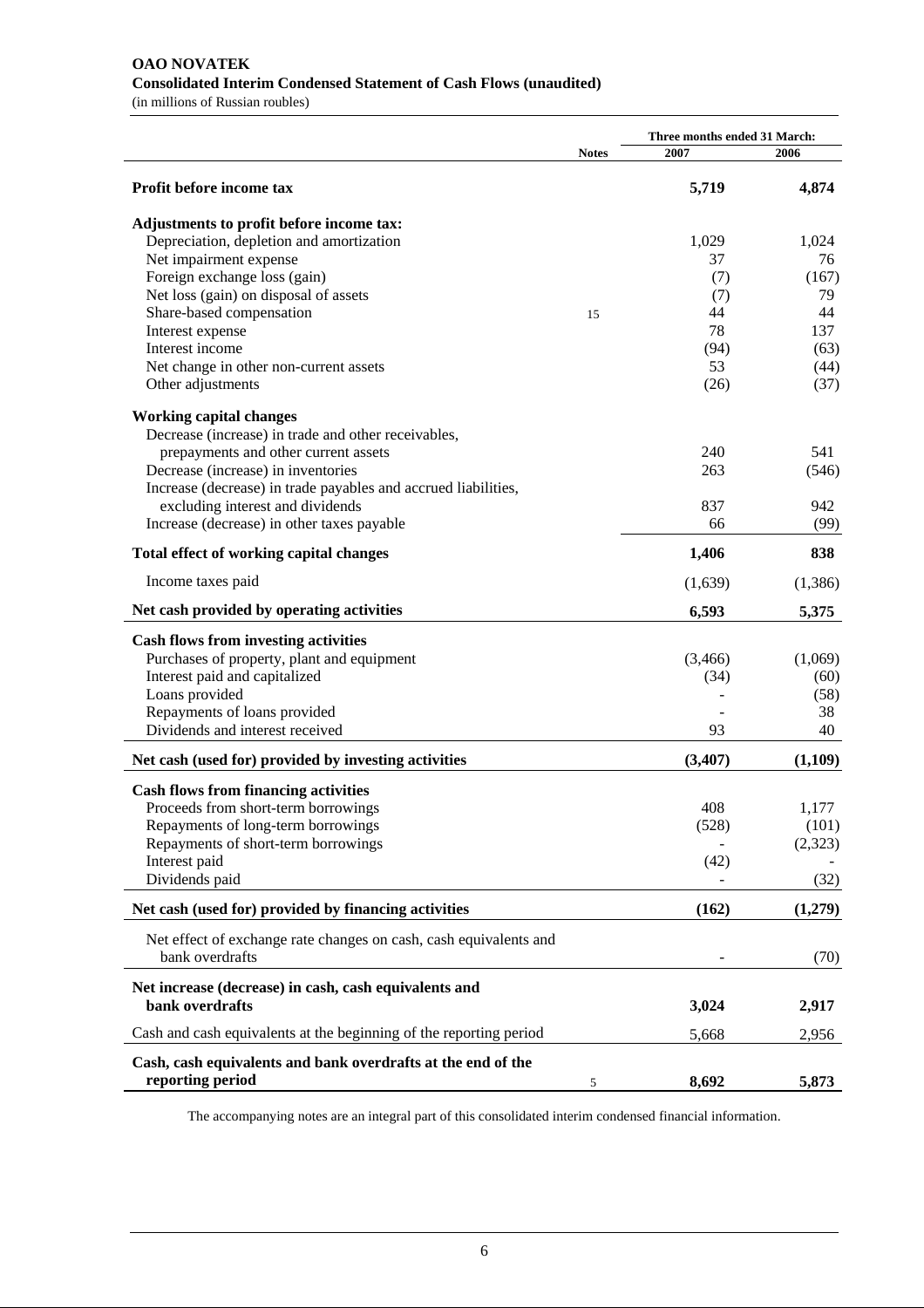## **OAO NOVATEK**

**Consolidated Interim Condensed Statement of Changes in Equity (unaudited)** 

(in millions of Russian roubles, except for number of shares)

|                                                     | <b>Number</b><br>of ordinary<br><i>shares</i><br>(in thousands) | Ordinary<br>share<br>capital | <b>Additional</b><br>paid-in<br>capital | <b>Asset</b><br>revaluation<br>surplus on<br>acquisitions | <b>Retained</b><br>earnings | <b>Equity</b><br>attributable to<br><b>OAO NOVATEK</b><br>shareholders | <b>Minority</b><br>interest | <b>Total</b><br>equity |
|-----------------------------------------------------|-----------------------------------------------------------------|------------------------------|-----------------------------------------|-----------------------------------------------------------|-----------------------------|------------------------------------------------------------------------|-----------------------------|------------------------|
| For the three months ended 31 March 2006            |                                                                 |                              |                                         |                                                           |                             |                                                                        |                             |                        |
| 31 December 2005<br>Share-based compensation funded | 3,036,306                                                       | 393                          | 29,905                                  | 5,481                                                     | 21,489                      | 57,268                                                                 | 281                         | 57,549                 |
| by shareholders                                     | $\overline{\phantom{0}}$                                        | $\overline{\phantom{a}}$     | 44                                      | $\overline{\phantom{a}}$                                  | $\overline{\phantom{0}}$    | 44                                                                     |                             | 44                     |
| Profit (loss) for the period                        |                                                                 | $\overline{\phantom{a}}$     | $\sim$                                  | $\sim$                                                    | 3,717                       | 3,717                                                                  | (15)                        | 3,702                  |
| <b>31 March 2006</b>                                | 3,036,306                                                       | 393                          | 29,949                                  | 5,481                                                     | 25,206                      | 61,029                                                                 | 266                         | 61,295                 |
| For the three months ended 31 March 2007            |                                                                 |                              |                                         |                                                           |                             |                                                                        |                             |                        |
| 31 December 2006                                    | 3,036,306                                                       | 393                          | 30,081                                  | 5,617                                                     | 32,229                      | 68,320                                                                 | 356                         | 68,676                 |
| Share-based compensation funded<br>by shareholders  |                                                                 |                              | 44                                      | ۰                                                         |                             | 44                                                                     |                             | 44                     |
| Profit (loss) for the period                        | $\overline{\phantom{a}}$                                        | $\overline{\phantom{a}}$     | $\sim$                                  | $\overline{\phantom{a}}$                                  | 4,347                       | 4,347                                                                  | (5)                         | 4,342                  |
| 31 March 2007                                       | 3,036,306                                                       | 393                          | 30,125                                  | 5,617                                                     | 36,576                      | 72,711                                                                 | 351                         | 73,062                 |

The accompanying notes are an integral part of this consolidated interim condensed financial information.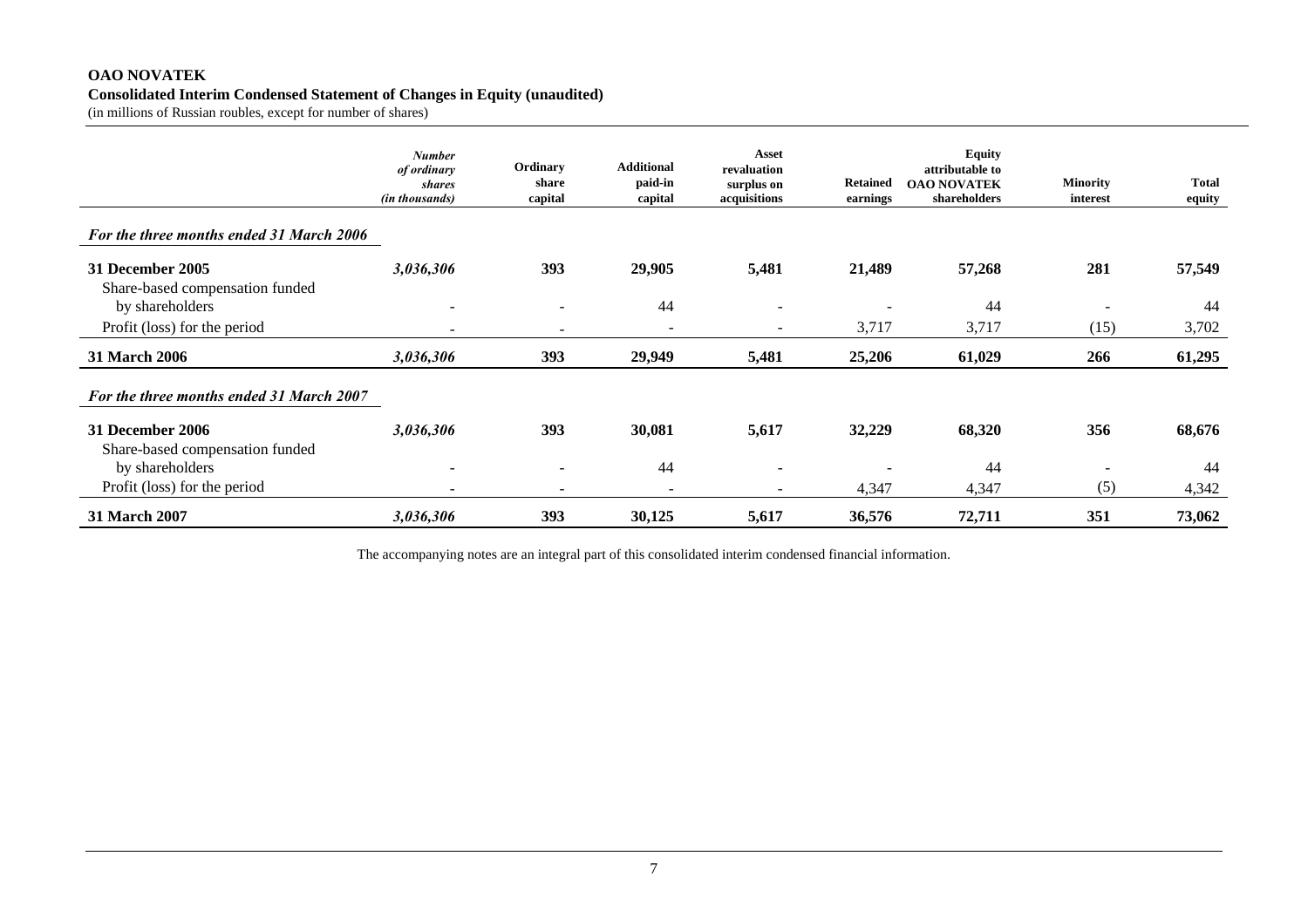#### **1 ORGANIZATION AND PRINCIPAL ACTIVITIES**

OAO NOVATEK (hereinafter referred to as "NOVATEK") and its subsidiaries (hereinafter jointly referred to as the "Group") is an independent oil and gas company engaged in the acquisition, exploration, development, production and processing of hydrocarbons with its core operations of oil and gas properties located and incorporated in the Yamal-Nenets Autonomous Region ("YNAO") in the Russian Federation.

The Group sells its natural gas on the Russian domestic market at unregulated market prices, whereas the majority of natural gas sold on the domestic market is sold at prices regulated by the Federal Tariff Service, a governmental agency. The Group's stable gas condensate and crude oil sales are sold on both the Russian domestic and international markets, and are subject to periodic fluctuations in benchmark crude oil prices. Additionally, the Group's natural gas sales fluctuate on a seasonal basis due mostly to Russian weather conditions, with sales peaking in the winter months of December and January and decreasing in the summer months of July and August. The Group's liquids sales volumes comprising stable gas condensate, crude oil and oil products remain relatively stable from period to period.

#### **2 BASIS OF PRESENTATION**

The consolidated interim condensed financial information has been prepared in accordance with International Accounting Standard No. 34, *Interim Financial Reporting*. This consolidated interim condensed financial information should be read in conjunction with the Group's consolidated financial statements for the year ended 31 December 2006 prepared in accordance with International Financial Reporting Standards ("IFRS"). The 31 December 2006 consolidated balance sheet data has been derived from the audited financial statements.

*Use of estimates.* The preparation of consolidated interim condensed financial information in conformity with IFRS requires management to make estimates and assumptions that affect the reported amounts of assets and liabilities at the date of the consolidated interim condensed financial information preparation and the reported amounts of assets, liabilities, revenues and expenses, and the disclosure of contingent assets and liabilities during the reporting period. Estimates have principally been made in respect to fair values of assets and liabilities, oil and gas reserves, deferred income taxes, and pension obligations (Note 7).

Management reviews these estimates and assumptions on a continuous basis, by reference to past experiences and other factors considered as reasonable which form the basis for assessing the book values of assets and liabilities. Adjustments to accounting estimates are recognized in the period in which the estimate is revised, if the change affects only that period or in the period, of the revision and subsequent periods, if both periods are affected. Actual results may differ from such estimates if different assumptions or circumstances apply; however, management considers that the effect of any changes in these estimates would not be significant.

*Exchange rates.* The official rate of exchange of the Russian rouble to the US dollar ("USD") at 31 March 2007 and 31 December 2006 was 26.01 and 26.33 Russian roubles to 1.00 USD, respectively. The official rate of exchange of the Russian rouble to the Euro at both 31 March 2007 and 31 December 2006 was 34.70 Russian roubles to 1.00 Euro. Any re-measurement of Russian rouble amounts to US dollars or any other hard currency should not be construed as a representation that such Russian rouble amounts have been, could be, or will in the future be converted into hard currency at the exchange rate shown or at any other exchange rate.

*Reclassifications.* The following reclassifications have been made to the comparative figures to conform to the current period presentation. Commencing January 2007, liquefied petroleum gas sales and oil products sales are presented gross of rail transportation costs. Accordingly, liquefied petroleum gas sales and oil products sales for the three months ended 31 March 2006 were increased by RR 52 million and RR 9 million, respectively. Correspondingly, stable gas condensate, liquefied petroleum gas, and oil products transportation by rail were increased by RR 61 million.

#### **3 ACCOUNTING POLICIES**

The principal accounting policies and methods of computation followed by the Group are consistent with those disclosed in the audited consolidated financial statements for the year ended 31 December 2006, except for the matters discussed below.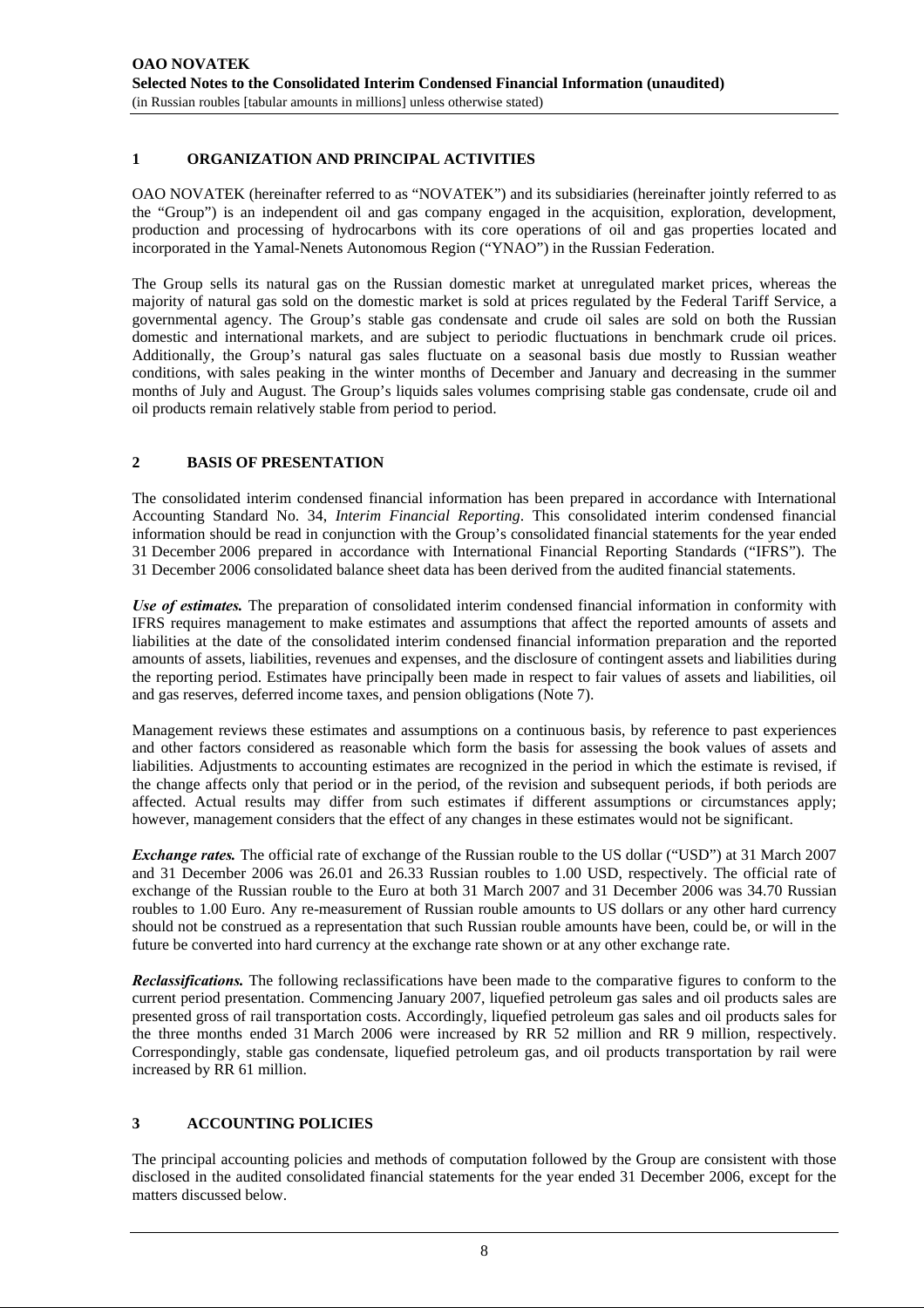#### **3 ACCOUNTING POLICIES (CONTINUED)**

*Adoption of IFRS 7.* Effective 1 January 2007, the Group adopted IFRS 7, *Financial Instruments: Disclosures*  ("IFRS 7"). IFRS 7 introduces new requirements and guidelines regarding the disclosures of financial instruments. The Group will disclose in its annual consolidated financial statements the complete information required by IFRS 7. The adoption of IFRS 7 does not have any impact on the classification and valuation of the Group's financial instruments.

*Pension obligations.* The Group operates a post-employment defined benefit plan based on employees' years of service and average salary.

The liability recognized in the balance sheet in respect of the defined benefit pension plan is the present value of the defined benefit obligations at the balance sheet date, together with adjustments for unrecognized past service costs. The present value of the pension obligations are determined by discounting the estimated future cash outflows. The defined benefit obligations are calculated annually by independent actuaries using the projected unit credit method. The discount rate was determined by reference to Russian rouble denominated bonds issued by the Government of the Russian Federation chosen to match the duration of the post-employment benefit obligations.

Actuarial gains and losses arising from experience adjustments and changes in actuarial assumptions are recorded to the statement of income in the period in which they arise. Past-service costs are amortized on a straight-line basis over the vesting period.

#### **4 PROPERTY, PLANT AND EQUIPMENT**

| For the three months ended 31 March 2006             | Operating<br>assets | <b>Assets under</b><br>construction | <b>Total</b> |
|------------------------------------------------------|---------------------|-------------------------------------|--------------|
|                                                      |                     |                                     |              |
| Cost                                                 | 65,823              | 4,174                               | 69,997       |
| Accumulated depreciation, depletion and amortization | (4, 322)            |                                     | (4,322)      |
| Net book value at 31 December 2005                   | 61,501              | 4,174                               | 65,675       |
| Additions                                            | 118                 | 1,068                               | 1,186        |
| <b>Transfers</b>                                     | 242                 | (242)                               |              |
| Disposals, net                                       | (95)                | (2)                                 | (97)         |
| Depreciation, depletion and amortization             | (1,024)             |                                     | (1,024)      |
| Cost                                                 | 66,074              | 4,998                               | 71,072       |
| Accumulated depreciation, depletion and amortization | (5,332)             |                                     | (5,332)      |
| Net book value at 31 March 2006                      | 60,742              | 4,998                               | 65,740       |
| For the three months ended 31 March 2007             | Operating<br>assets | <b>Assets under</b><br>construction | <b>Total</b> |
| Cost                                                 | 70,198              | 4,517                               | 74,715       |
| Accumulated depreciation, depletion and amortization | (7,981)             |                                     | (7,981)      |
| Net book value at 31 December 2006                   | 62,217              | 4,517                               | 66,734       |
| Additions                                            | 1,770               | 2,041                               | 3,811        |
| <b>Transfers</b>                                     | 315                 | (315)                               |              |
| Disposals, net                                       | (6)                 | (3)                                 | (9)          |
| Depreciation, depletion and amortization             | (1,029)             |                                     | (1,029)      |
| Cost                                                 | 72,267              | 6,240                               | 78,507       |
| Accumulated depreciation, depletion and amortization | (9,000)             |                                     | (9,000)      |
| Net book value at 31 March 2007                      | 63,267              | 6,240                               | 69,507       |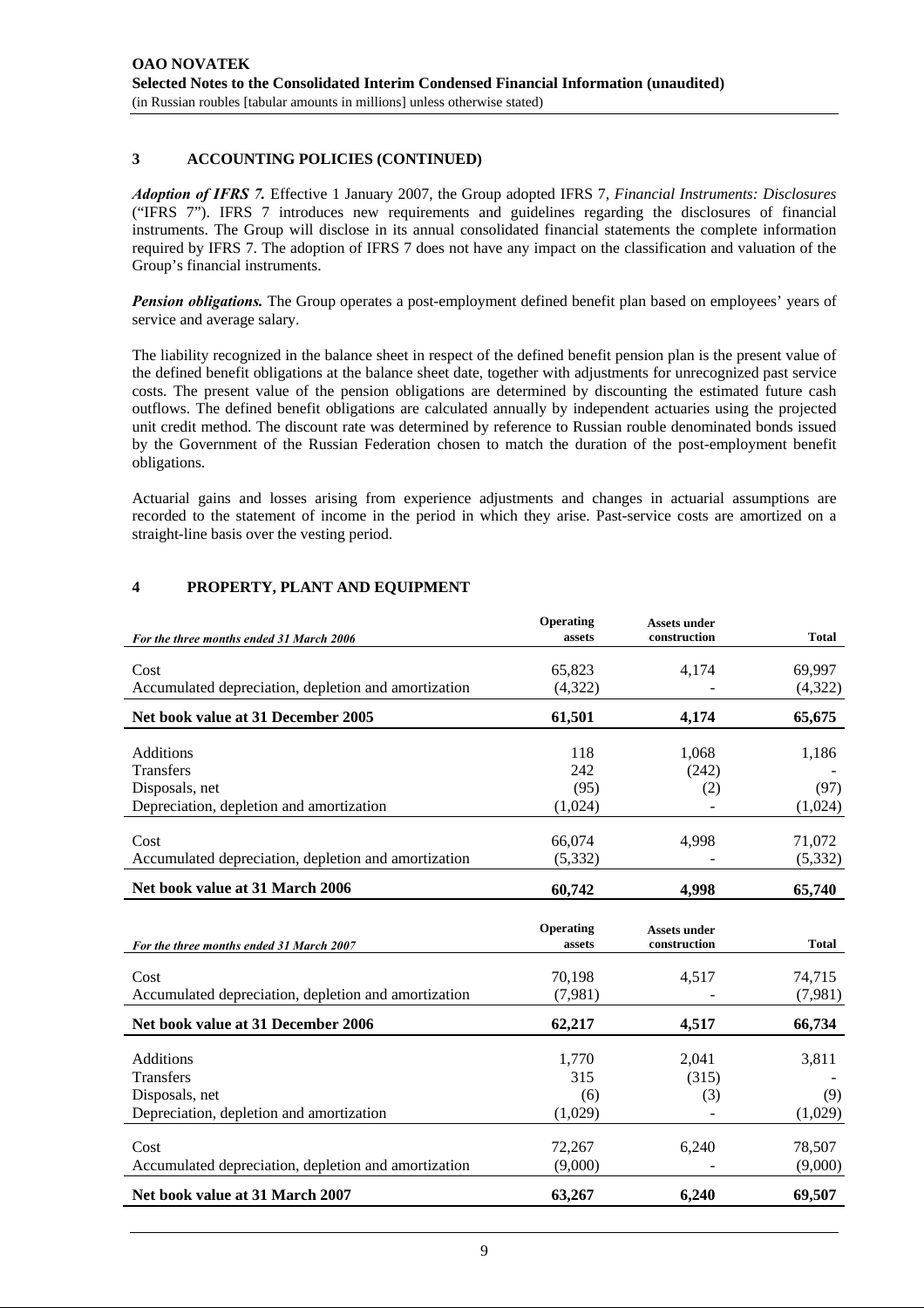#### **4 PROPERTY, PLANT AND EQUIPMENT (CONTINUED)**

Included in additions to property, plant and equipment for the three months ended 31 March 2007 and 2006 is capitalized interest of RR 34 million and RR 87 million, respectively.

#### **5 CASH AND CASH EQUIVALENTS**

|                                                                                        | 31 March 2007  | 31 December 2006 |
|----------------------------------------------------------------------------------------|----------------|------------------|
| Cash and cash equivalents per consolidated balance sheet<br>Bank overdrafts (Note 8)   | 9.180<br>(488) | 5,668            |
| Cash, cash equivalents and bank overdrafts per<br>consolidated statement of cash flows | 8,692          | 5.668            |

#### **6 LONG -TERM DEBT**

|                                         | <b>31 March 2007</b> | 31 December 2006 |
|-----------------------------------------|----------------------|------------------|
| US dollar denominated loans             | 1,662                | 2,153            |
| Euro denominated loans                  | 448                  | 507              |
| Total                                   | 2,110                | 2,660            |
| Less: current portion of long-term debt | (1,868)              | (2,117)          |
| Total long-term debt                    | 242                  | 543              |

At 31 March 2007 and 31 December 2006, long-term debt by facility comprised the following:

|                                         | 31 March 2007 | 31 December 2006 |
|-----------------------------------------|---------------|------------------|
| <b>BNP PARIBAS Bank</b>                 | 1,517         | 1,975            |
| Other                                   | 593           | 685              |
| Total                                   | 2,110         | 2,660            |
| Less: current portion of long-term debt | (1,868)       | (2,117)          |
| <b>Total long-term debt</b>             | 242           | 543              |

*BNP PARIBAS Bank.* In May 2006, the Group entered into a USD 100 million loan agreement with BNP PARIBAS Bank. The loan bears annual interest of LIBOR plus 1 percent (6.3 percent at both 31 March 2007 and 31 December 2006), and is repayable monthly in equal parts through March 2008. The carrying value of the loan approximates its fair value.

Scheduled maturities of long-term debt at 31 March 2007 were as follows:

|                                      | 242 |
|--------------------------------------|-----|
| 2009                                 | 2   |
| 2008                                 | 240 |
| <b>Twelve months ended 31 March:</b> |     |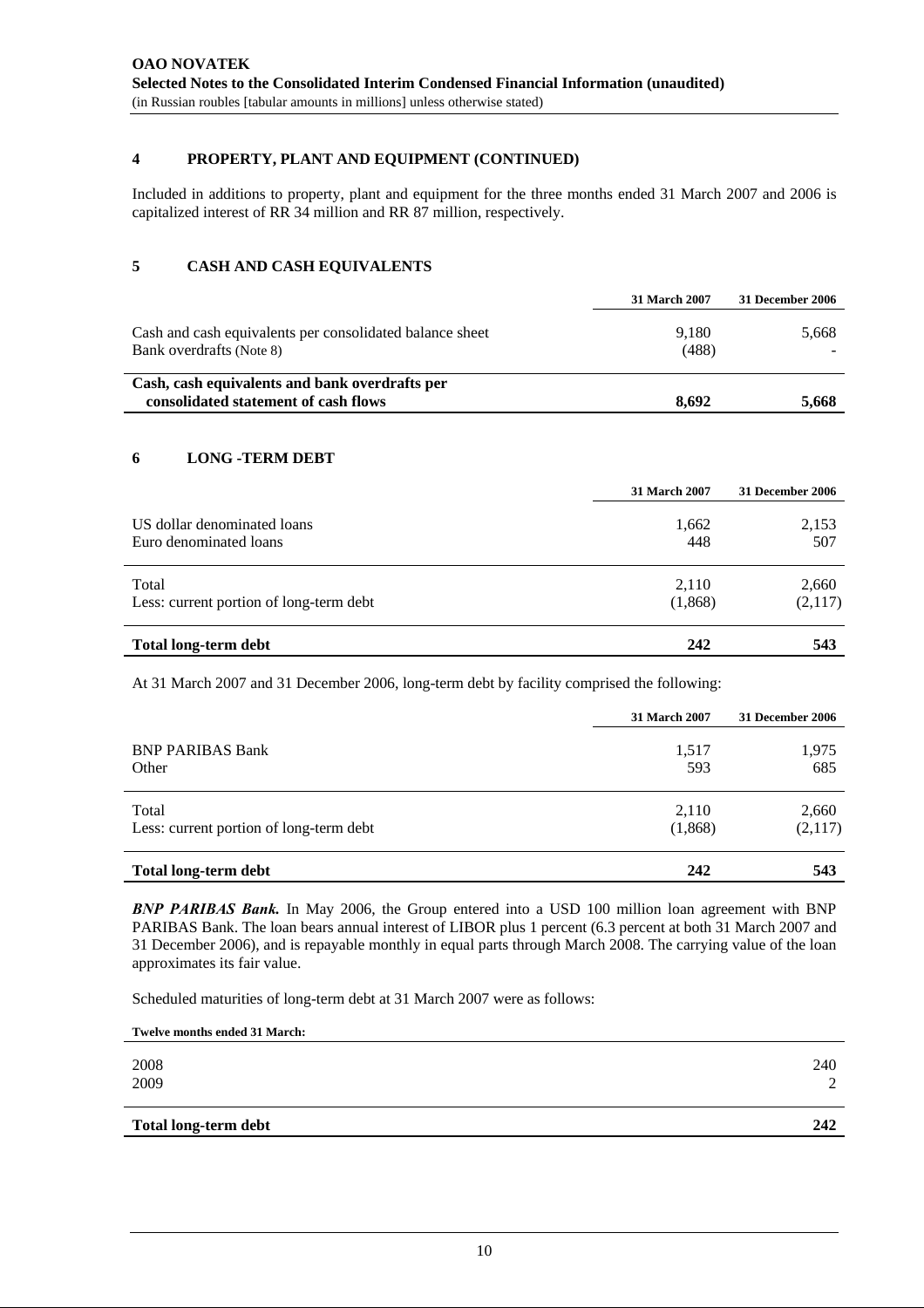#### **7 PENSION OBLIGATIONS**

In February 2007, the Group announced the implementation of a post-employment benefit program. Under the pension program, employees who are employed by the Group for more than three years and retire from the Group on or after the statutory retirement age will receive monthly payments from NOVATEK for life unless they are actively employed. The payment amounts depend on the average salary, duration and location of employment. The program is effective from 1 January 2007 and applies to employees who retire after that date.

The program represents an unfunded defined benefit plan and is accounted for as such under provisions of IAS 19, *Employee Benefits*. The impact of the program on the consolidated interim condensed financial information is disclosed below.

The amounts recognized in the consolidated balance sheet and included in other non-current liabilities are determined as follows:

|                                                                                    | <b>31 March 2007</b> |
|------------------------------------------------------------------------------------|----------------------|
| Present value of the defined benefit obligations<br>Unrecognized past service cost | 315<br>(288)         |
| Liability in the consolidated balance sheet                                        |                      |

The movement in the present value of the defined benefit obligations is as follows:

|                                | Three months ended<br>31 March 2007 |
|--------------------------------|-------------------------------------|
| <b>Beginning of the period</b> |                                     |
| Past service cost              | 293                                 |
| Interest cost                  | 4                                   |
| Current service cost           | 15                                  |
| Benefits paid                  |                                     |
| <b>Actuarial</b> loss          | 3                                   |
| End of the period              | 315                                 |

The amounts recognized in the consolidated statement of income are as follows:

|                                       | Three months ended<br>31 March 2007 |
|---------------------------------------|-------------------------------------|
|                                       |                                     |
| Current service cost                  | 15                                  |
| Interest cost                         | $\overline{4}$                      |
| <b>Actuarial loss</b>                 | 3                                   |
| Amortization of past service cost     |                                     |
| Total recognized in energy experience | 27                                  |

#### **Total recognized in operating expenses 27**

Of the total charge, RR 14 million and RR 13 million were included as employee compensation in materials, services and other and general and administrative expenses, respectively.

The principal actuarial assumptions used at the balance sheet date were as follows:

| Weighted average discount rate                          | 6.4% |
|---------------------------------------------------------|------|
| Projected annual rate of remuneration growth            | 10%  |
| Expected pension payments increases (every three years) | 10%  |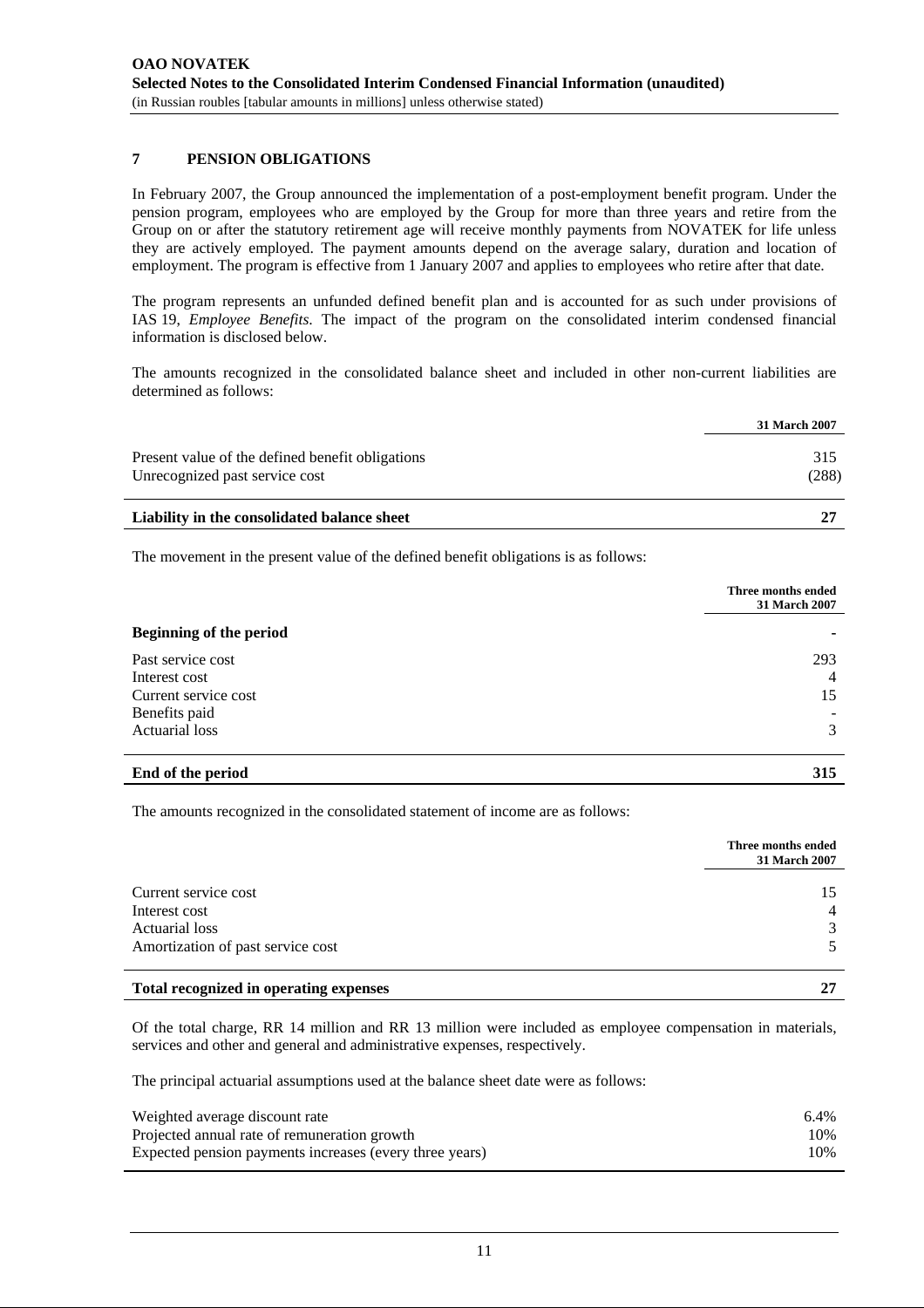#### **7 PENSION OBLIGATIONS (CONTINUED)**

The assumed future average salary and pension payments increases for the Group have been calculated on the basis of inflation forecasts, analysis of increases of past salaries and the general salary policy in the Group. It was assumed that the thresholds for the maximum and minimum amount of monthly pension payments would increase by 10 percent every three years.

Mortality assumptions are based on the Russian mortality tables published by the State Statistics Committee from the years 1986 to 1987. Management believes that these mortality tables are the most conservative and prudent Russian whole-population mortality tables available.

Management has assessed that reasonable changes in the most significant actuarial assumptions will not have a significant impact on the liability recognized in the consolidated interim condensed balance sheet.

#### **8 SHORT-TERM DEBT AND CURRENT PORTION OF LONG-TERM DEBT**

|                                                                      | 31 March 2007  | 31 December 2006 |
|----------------------------------------------------------------------|----------------|------------------|
| US dollar denominated loans<br>US dollar denominated bank overdrafts | 845<br>488     | 448              |
| Total<br>Add: current portion of long-term debt                      | 1,333<br>1,868 | 448<br>2,117     |
| Total short-term debt and current portion of long-term debt          | 3.201          | 2,565            |

*US dollar denominated loans.* In November 2006, the Group entered into a USD 50 million loan agreement with CALYON S.A., of which RR 845 million (USD 32.5 million) and RR 448 million (USD 17 million) were outstanding at 31 March 2007 and 31 December 2006, respectively. The loan bears annual interest of LIBOR plus 0.85 percent (6.2 percent at both 31 March 2007 and 31 December 2006), and is repayable through February 2008. The carrying value of the loan approximates its fair value.

At 31 March 2007, the Group had unused credit facilities for the total amount of RR 5,601 million (USD 215.3 million) on either fixed or variable interest rates subject to the specific type of credit facility.

#### **9 OIL AND GAS SALES**

|                         | Three months ended 31 March: |        |
|-------------------------|------------------------------|--------|
|                         | 2007                         | 2006   |
| Natural gas             | 10,351                       | 7,331  |
| Stable gas condensate   | 3,234                        | 2,539  |
| Liquefied petroleum gas | 848                          | 961    |
| Crude oil               | 323                          | 398    |
| Oil products            | 115                          | 151    |
| Total oil and gas sales | 14,871                       | 11,380 |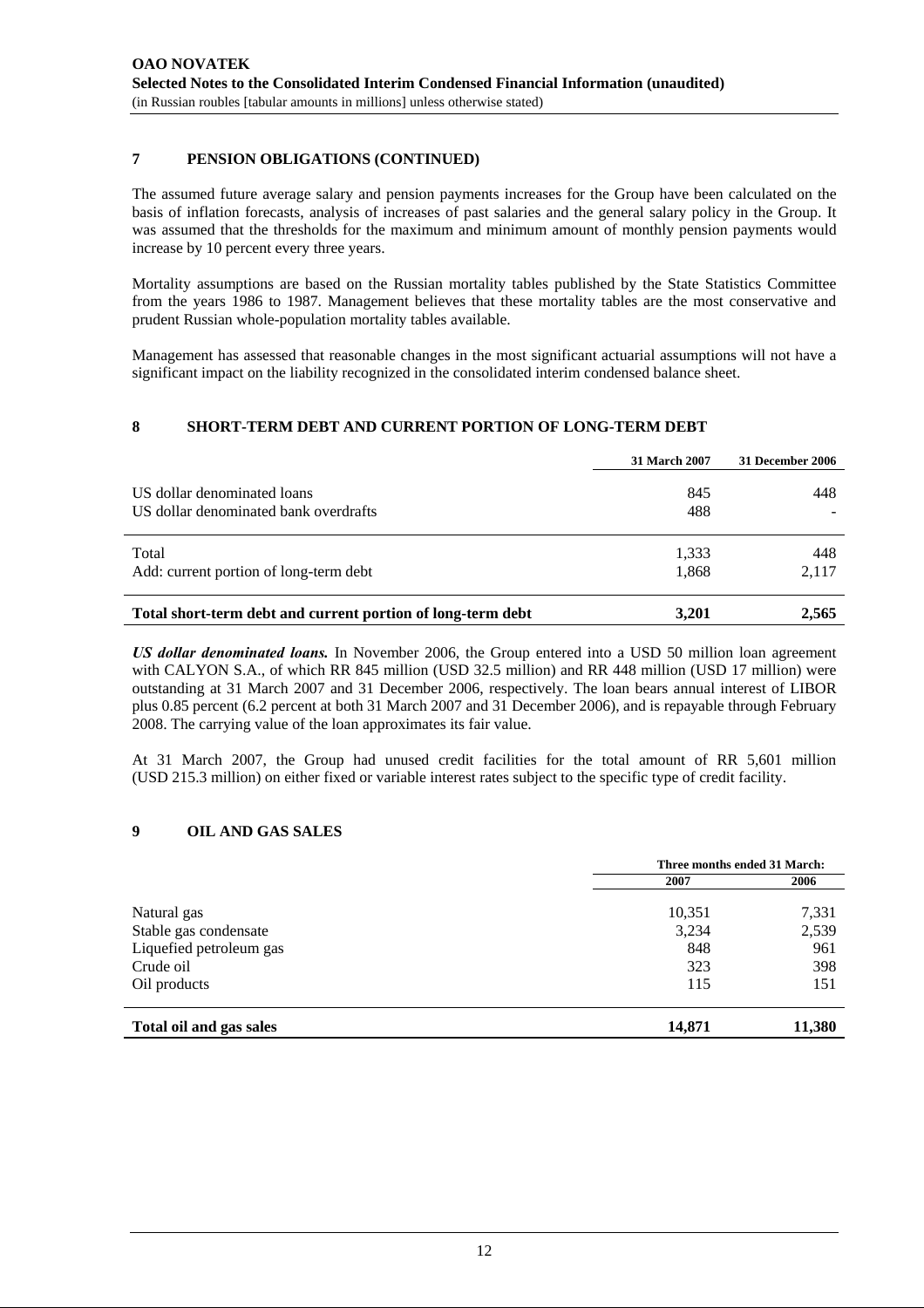#### **10 TRANSPORTATION EXPENSES**

|                                                                                            | Three months ended 31 March: |           |
|--------------------------------------------------------------------------------------------|------------------------------|-----------|
|                                                                                            | 2007                         | 2006      |
| Natural gas transportation to customers                                                    | 2,766                        | 1,796     |
| Stable gas condensate, liquefied petroleum gas,<br>and oil products transportation by rail | 812                          | 535       |
| Stable gas condensate transportation by tankers<br>Other                                   | 454<br>47                    | 294<br>30 |
|                                                                                            |                              |           |
| <b>Total transportation expenses</b>                                                       | 4.079                        | 2,655     |

#### **11 TAXES OTHER THAN INCOME TAX**

The Group is subject to a number of taxes other than on income, which are detailed as follows:

|                                          | Three months ended 31 March: |       |
|------------------------------------------|------------------------------|-------|
|                                          | 2007                         | 2006  |
| Unified natural resources production tax | 1,441                        | 1,411 |
| Property tax                             | 121                          | 103   |
| Excise tax                               | 26                           | 26    |
| Other taxes                              | 21                           | 13    |
| Total taxes other than income tax        | 1,609                        | 1,553 |

#### **12 INCOME TAX**

*Effective income tax rate.* The Group's Russian statutory income tax rate in 2007 and 2006 is 24.0 percent. For the three months ended 31 March 2007 and 2006, the consolidated Group's effective income tax rate was 24.1 percent for both periods.

#### **13 CONTINGENCIES AND COMMITMENTS**

*Operating environment.* The Russian Federation continues to display some characteristics of an emerging market. These characteristics include, but are not limited to, the existence of a currency that is not practicably convertible in most countries outside of the Russian Federation, and relatively high inflation. The tax and customs legislation within the Russian Federation is subject to varying interpretations and changes that can occur frequently.

While there have been significant improvements in the macro-economic environment of the Russian Federation, the future economic direction of the Russian Federation is largely dependent upon the effectiveness of economic, financial and monetary measures undertaken by the government, together with tax, legal, regulatory, and political developments.

*Commitments.* At 31 March 2007, the Group had capital expenditures commitments aggregating approximately RR 8,374 million (at 31 December 2006: RR 5,200 million) for continuation of phase two construction of the Purovsky Gas Condensate Plant (through 2008) and phase two development of the Yurkharovskoye field (through 2009).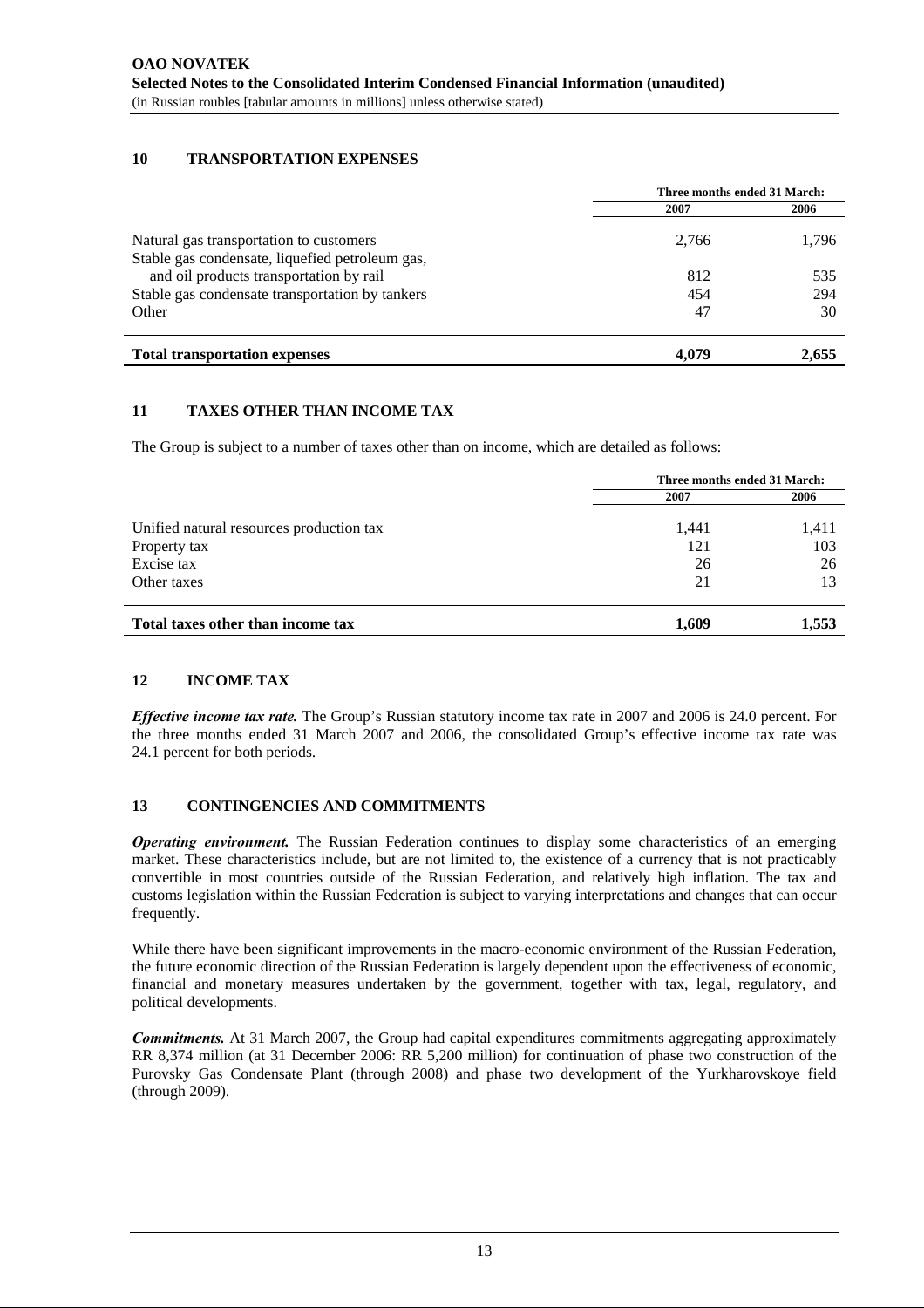#### **13 CONTINGENCIES AND COMMITMENTS (CONTINUED)**

*Taxation.* Russian tax, currency and customs legislation is subject to varying interpretations, and changes, which can occur frequently. Management's interpretation of such legislation as applied to the transactions and activities of the Group may be challenged by the relevant regional and federal authorities. Recent events within the Russian Federation suggest that the tax authorities may be taking a more assertive position in its interpretation of the legislation and assessments, and it is possible that transactions and activities that have not been challenged in the past may be challenged. As a result, significant additional taxes, penalties and interest may be assessed. Fiscal periods remain open to review by the authorities in respect of taxes for three calendar years proceeding the year of review. Under certain circumstances reviews may cover longer periods.

At 31 March 2007, management believes that its interpretation of the relevant legislation is appropriate and that it is probable that the Group's tax, currency and customs positions will be sustained. Where management believes it is probable that a position cannot be sustained, an appropriate amount is accrued.

*Mineral licenses.* The Group is subject to periodic reviews of its activities by governmental authorities with respect to the requirements of its mineral licenses. Management actively monitors the terms and commitments of its respective licenses and cooperates with governmental authorities to agree on remedial actions necessary to resolve any findings resulting from these reviews. Failure to comply with the terms of a license could result in fines, penalties or license limitation, suspension or revocation. The Group's management believes any issues of non-compliance will be resolved through negotiations or corrective actions without any materially adverse effect on the Group's financial position, statement of income or of cash flows.

The Group's oil and gas fields and license areas are situated on land located in the Yamal-Nenets Autonomous Region. Licenses are issued by the Federal Agency for the Use of Natural Resources under the Ministry of Natural Resources and the Group pays unified natural resources production tax to produce oil and gas from these fields and contributions for exploration of license areas.

*Environmental liabilities.* The Group and its predecessor entities have operated in the oil and gas industry in the Russian Federation for many years. The enforcement of environmental regulation in the Russian Federation is evolving and the enforcement posture of government authorities is continually being reconsidered. The Group periodically evaluates its obligations under environmental regulations and, as obligations are determined, they are recognized as an expense immediately if no future benefit is discernible. Potential liabilities which might arise as a result of stricter enforcement of existing regulations, civil litigation or changes in legislation cannot be estimated. Under existing legislation, management believes that there are no probable liabilities which will have a material adverse effect on the Group's financial position, statement of income or of cash flows.

*Legal contingencies.* During the period, the Group was involved in a number of court proceedings (both as a plaintiff and a defendant) arising in the ordinary course of business. In the opinion of management, there are no current legal proceedings or other claims outstanding, which could have a material effect on the result of operations or financial position of the Group and which have not been accrued or disclosed in the consolidated interim condensed financial information.

#### **14 FINANCIAL RISK MANAGEMENT**

During the normal course of conducting business activities, the Group's is exposed to a variety of financial risks including, but not limited to: market risk (currency risk, fair value interest rate risk, cash flow interest rate risk and price risk), credit risk and liquidity risk. These risks create volatilities in earnings, equity and cash flows from period to period. The Group's financial management policies are aimed at minimizing or eliminating potential adverse effects these risks may have on the Company's financial performance. Historically, the Group has not entered into derivative financial instruments to hedge its financial risk exposures but may, from time to time, as part of its risk management strategy, use derivative financial instruments to hedge its exposures to financial risks.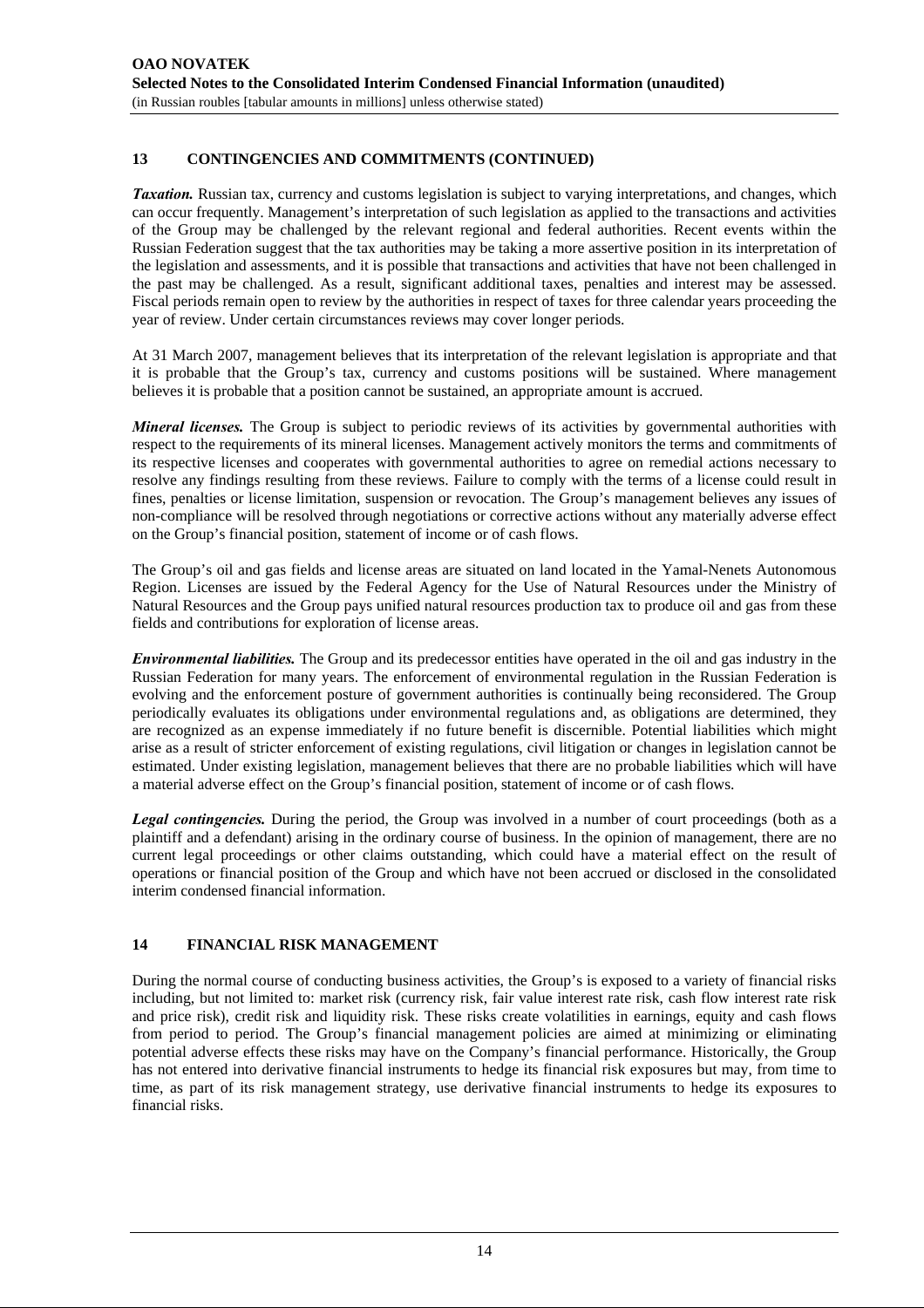#### **14 FINANCIAL RISK MANAGEMENT (CONTINUED)**

*Foreign exchange risk*. The Group operates internationally and is exposed to foreign exchange risk arising from various Russian rouble exposures, primarily with respect to the US dollar and Euro. Foreign exchange risk arises primarily from future commercial transactions and recognized assets and liabilities when they are denominated in a currency that is not the entity's functional currency. The Group's overall strategy is to have no significant net exposure in currencies other than the Russian rouble or the US dollar. Foreign currency derivative instruments are utilized to manage the risk exposures associated with fluctuations on certain firm commitments for sales and purchases, debt instruments and other transactions that are denominated in currencies other than the Russian rouble, and certain non-Russian rouble assets and liabilities.

At 31 March 2007, cash and cash equivalents, trade and other receivables, trade and other payables, short-term debt and long-term debt denominated in US dollars and Euro amounted to RR 1,060 million, RR 978 million, RR 88 million, RR 1,313 million, and RR 2,111 million, respectively. At 31 December 2006, cash and cash equivalents, trade and other receivables, trade and other payables, short-term debt and long-term debt denominated in US dollars and Euro amounted to RR 748 million, RR 950 million, RR 120 million, RR 448 million, and RR 2,660 million, respectively.

*Cash flow and fair value interest rate risk.* The Group has no significant interest-bearing assets. The Group's income and operating cash flows are substantially independent of changes in market interest rates. The Group's interest rate risk arises from long-term borrowings. Borrowings issued at variable rates expose the Group to cash flow interest rate risk, whereas borrowings issued at fixed rates expose the Group to fair value interest rate risk.

The Group analyses its interest rate exposure on a dynamic basis. Financing decisions are made after careful consideration of various scenarios and may include refinancing, renewal of existing positions or alternative financing. Historically, the Group has not entered into derivative instruments to hedge its cash flow and fair value interest rate risk but may, from time to time, as part of its risk management strategy, use derivative financial instruments to hedge its exposures to interest rate risks.

*Credit risk.* Credit risk is managed on a Group level and arises from cash and cash equivalents, including short-term deposits with banks, as well as credit exposures to customers, including outstanding receivables and committed transactions. Cash and cash equivalents are deposited only with banks that are considered by the Group at the time of deposit to have minimal risk of default. Management assesses the credit quality of its customers by taking into account their financial position, past experience and other factors. Although collection of accounts receivable could be influenced by economic factors affecting these customers, management believes there is no significant risk of loss to the Group beyond the provisions already recorded.

*Liquidity risk.* Liquidity risk is managed at the Group level and includes maintaining a sufficient cash balance, conservative management of excess liquidity, access to funding from an adequate amount of committed credit facilities and limits on bank concentrations. Due to the dynamic nature of the underlying businesses and the capital intensity of its business operations, the Group maintains flexibility in funding by ensuring availability under committed credit lines and expected cash flows from operating activities.

#### **15 RELATED PARTY TRANSACTIONS**

All natural gas producers and wholesalers operating in Russia are obliged to transport their natural gas volumes through the Unified Gas Supply System (UGSS), which is owned and operated by OAO Gazprom, a State monopoly. As an independent natural gas producer, the Group utilizes the UGSS to transport natural gas to end-consumers at the tariff established by the Federal Tariff Service. Transactions only with OAO Gazprom, a shareholder of NOVATEK from October 2006, are presented below.

During 2006, the Group had transactions with entities controlled by the Group's significant shareholders. Starting October 2006, these entities are no longer considered to be related parties of the Group.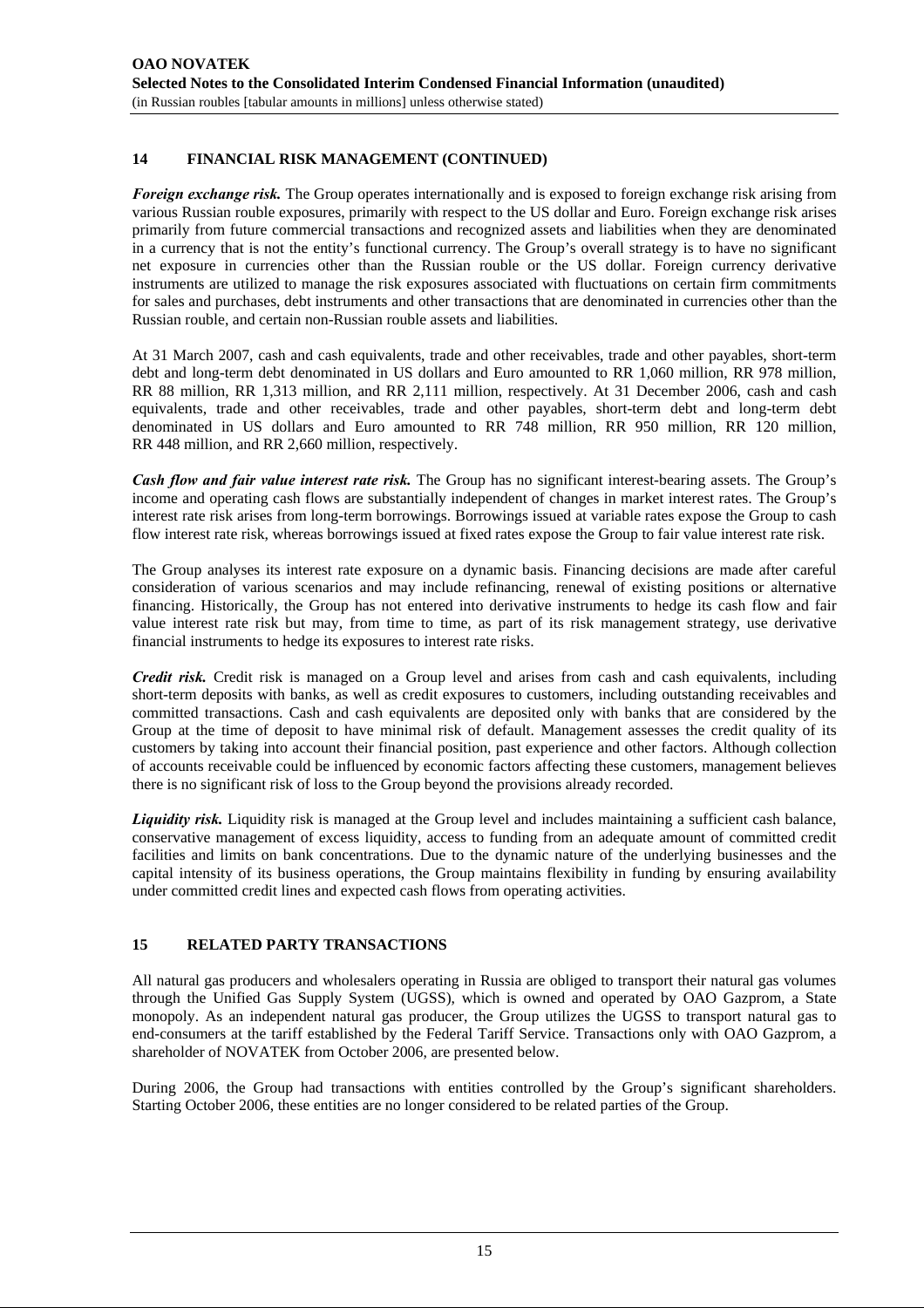#### **15 RELATED PARTY TRANSACTIONS (CONTINUED)**

Related parties may enter into transactions which unrelated parties might not, and transactions between related parties may not be affected on the same terms, conditions and amounts as transactions between unrelated parties.

For the purposes of this consolidated interim condensed financial information, parties are generally considered to be related if one party has the ability to control the other party, is under common control, or can exercise significant influence over the other party in making financial and operational decisions. In considering each possible related party relationship, attention is directed to the substance of the relationship, not merely the legal form.

|                                                                  | Three months ended 31 March: |                  |
|------------------------------------------------------------------|------------------------------|------------------|
| <b>OAO</b> Gazprom                                               | 2007                         | 2006             |
| <b>Transactions</b>                                              |                              |                  |
| Purchases of natural gas                                         | 330                          |                  |
| Natural gas transportation to customers                          | 2,730                        |                  |
| <b>OAO</b> Gazprom                                               | 31 March 2007                | 31 December 2006 |
| <b>Balances</b>                                                  |                              |                  |
| Trade and other payables                                         | 968                          | 163              |
|                                                                  | Three months ended 31 March: |                  |
| Related parties – subject to control by significant shareholders | 2007                         | 2006             |
| <b>Transactions</b>                                              |                              |                  |
| Sales of inventory and oil products                              |                              | 41               |
| Interest income                                                  |                              |                  |
| Purchases of construction services                               |                              | 135              |

*Key management compensation.* During three months ended 31 March 2007 and 2006, the Group paid to the members of the Board of Directors and the Management Board, some of whom have also direct and indirect interests in the Group, the total of RR 43 million and RR 50 million in cash, respectively, in compensation and directors' fees, excluding dividends. In addition, RR 44 million was recognized in both periods as part of the share-based compensation scheme and included in general and administrative expense.

#### **16 SEGMENT INFORMATION**

The Group's primary format for reporting segment information is business segments. The Group evaluates performance and makes investment and strategic decisions based upon a review of profitability for the Group as a whole. However, the Group's activities are considered by management to comprise the following business segments:

- Exploration and production acquisitions, exploration, development, production, processing, marketing and transportation of natural gas, gas condensate, crude oil and related products; and
- Corporate and other other activities, including head-office, certain general and administrative services, polymer and tape insulation.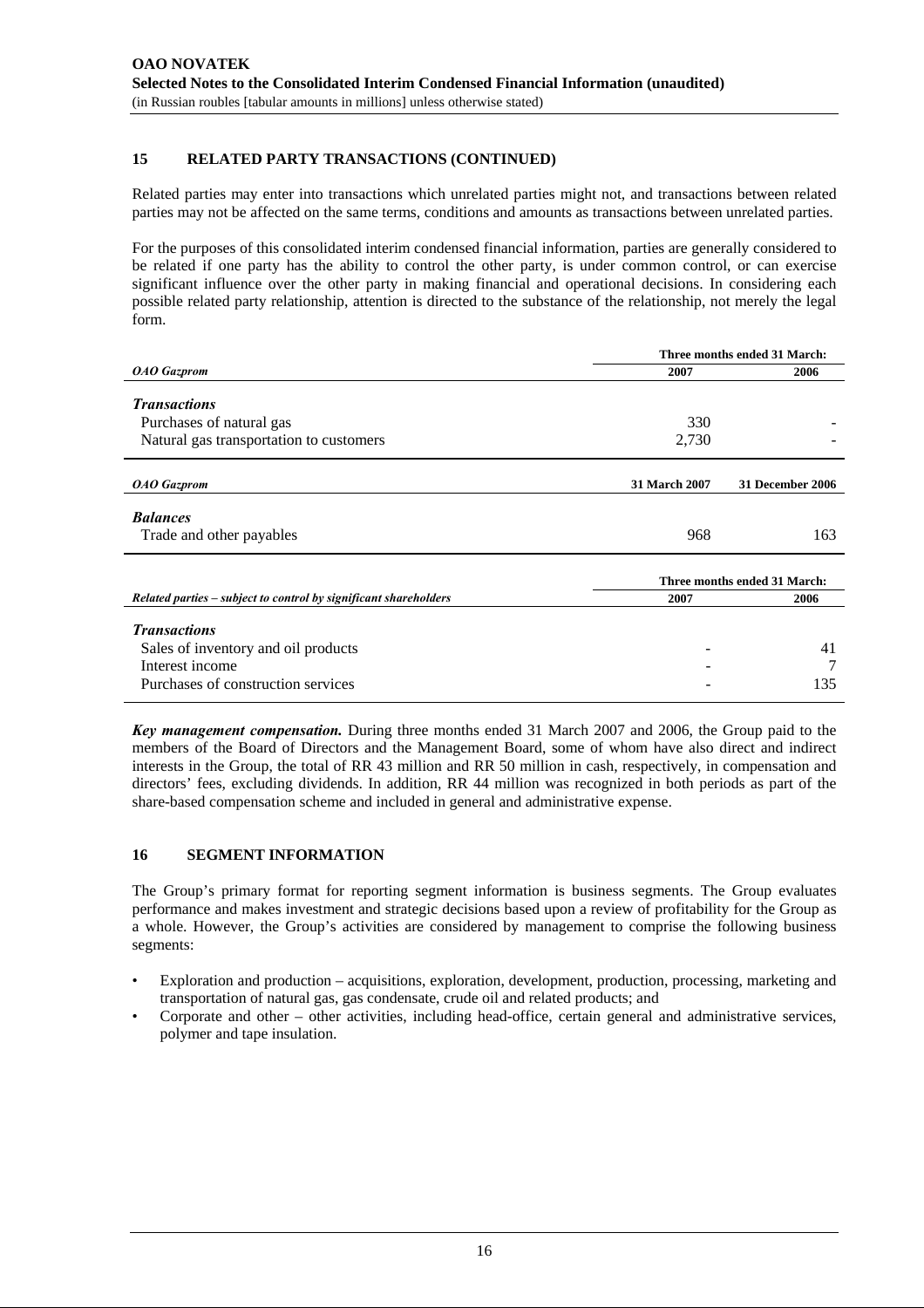#### **16 SEGMENT INFORMATION (CONTINUED)**

Segment information for the three months ended 31 March 2007 and 2006 was as follows:

|                                          | <b>Exploration</b>                   |              |              |
|------------------------------------------|--------------------------------------|--------------|--------------|
| For the three months ended 31 March 2007 | and production                       | Other        | <b>Total</b> |
| <b>Segment revenues</b>                  |                                      |              |              |
| External revenues and other income       | 14,893                               | 368          | 15,261       |
| Inter-segment sales                      | 4                                    | 10           | 14           |
| <b>Total segment revenues</b>            | 14,897                               | 378          | 15,275       |
| <b>Segment results</b>                   | 6,202                                | (506)        | 5,696        |
| For the three months ended 31 March 2006 | <b>Exploration</b><br>and production | <b>Other</b> | <b>Total</b> |
| <b>Segment revenues</b>                  |                                      |              |              |
| External revenues and other income       | 11,302                               | 262          | 11,564       |
| Inter-segment sales                      | 4                                    |              | 4            |
| <b>Total segment revenues</b>            | 11,306                               | 262          | 11,568       |
| <b>Segment results</b>                   | 5,248                                | (468)        | 4,780        |

All of the Group's production and processing assets are located in the Russian Federation.

#### **17 SUBSEQUENT EVENTS**

On 24 May 2007, the Annual General Meeting of Shareholders of OAO NOVATEK approved the final 2006 dividends of RR 1.10 per share or RR 11 per Global Depository Receipt. The final dividend payment totaling RR 3,340 million will be paid within 60 days to shareholders of record at the close of business on 5 April 2007.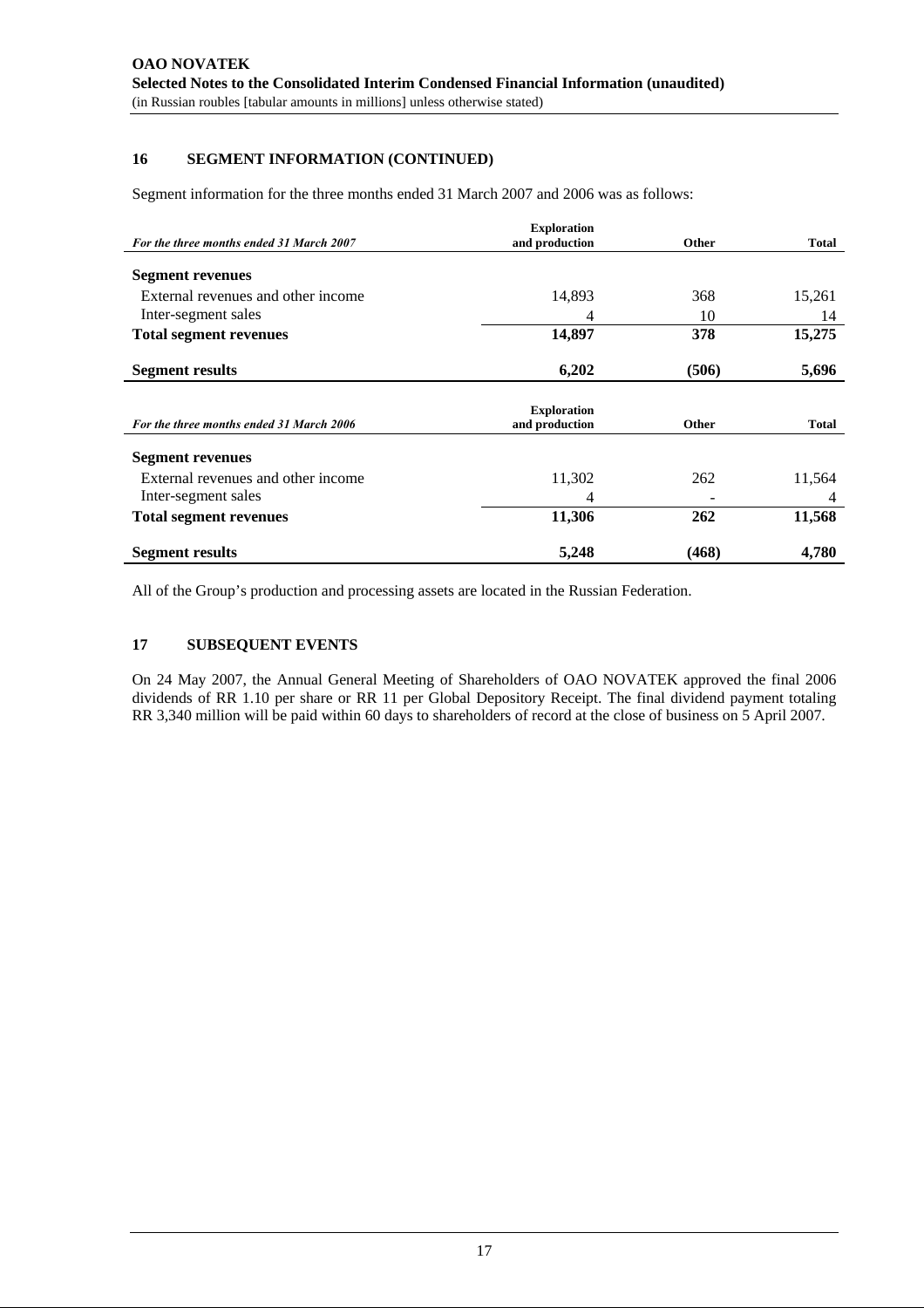#### **18 NEW ACCOUNTING DEVELOPMENTS**

Beginning 1 January 2007, the Group has adopted the following interpretations:

- IFRIC 7, *Applying the Restatement Approach under IAS 29* (effective for periods beginning on or after 1 March 2006). IFRIC 7 clarifies the requirements under IAS 29, *Financial Reporting in Hyperinflationary Economies* relating to how comparative amounts in financial statements should be restated when an entity identifies the existence of hyperinflation in the economy of the currency in which its financial statements are measured; and how deferred tax items in the opening balance sheet should be restated;
- IFRIC 8, *Scope of IFRS 2* (effective for periods beginning on or after 1 May 2006). IFRIC 8 clarifies that the accounting standard IFRS 2, *Shared-based Payment* applies to arrangements where an entity makes share-based payments for apparently nil or inadequate consideration;
- IFRIC 9, *Reassessment of Embedded Derivatives* (effective for annual periods beginning on or after 1 June 2006). IFRIC 9 requires an entity to assess whether an embedded derivative is required to be separated from the host contract and accounted for as a derivative when the entity first becomes a party to the contract. Subsequent reassessment is prohibited unless there is a change in the terms of the contract that significantly modifies the cash flows that otherwise would be required under the contract, in which case reassessment is required;
- IFRIC 10, *Interim Financial Reporting and Impairment* (effective for annual periods beginning on or after 1 November 2006). IFRIC 10 prohibits the impairment losses recognized in an interim period on goodwill, investments in equity instruments and investments in financial assets carried at cost to be reversed at a subsequent balance sheet date.

The adoption of these interpretations, if applicable, had an insignificant effect on the Group's consolidated interim condensed financial information.

Recently, the International Accounting Standards Board published the following new standards and interpretations which have not been early adopted by the Group.

- IFRS 8, *Operating Segments* (effective for annual periods beginning on or after 1 January 2009) ("IFRS 8")*.* IFRS 8 requires an entity to report financial and descriptive information about its operating segments and specifies how an entity should report such information;
- IAS 23 (Revised), *Recognition of Borrowing Costs*. The revision removed the option of immediately recognizing as an expense borrowing costs that relate to assets that take a substantial period of time to get ready for use or sale. The revised standard applies to borrowing costs relating to qualifying assets for which the commencement date for capitalization is on or after 1 January 2009;
- IFRIC 11, *IFRS 2 Group and Treasury Share Transactions* (effective for annual periods beginning on or after 1 March 2007). IFRIC 11 addresses accounting for certain transactions an entity may enter into to satisfy rights to equity instruments previously granted to employees. Additionally it provides guidance on accounting for rights to equity instruments of a parent company granted for employees of a subsidiary in the subsidiary's separate financial statements;
- IFRIC 12, *Service Concession Arrangements* (effective for annual periods beginning on or after 1 January 2008). IFRIC 12 gives guidance on the accounting by operators for public-to-private service concession arrangements.

These new standards and interpretations are not expected to significantly affect the Group's consolidated financial statements when adopted.